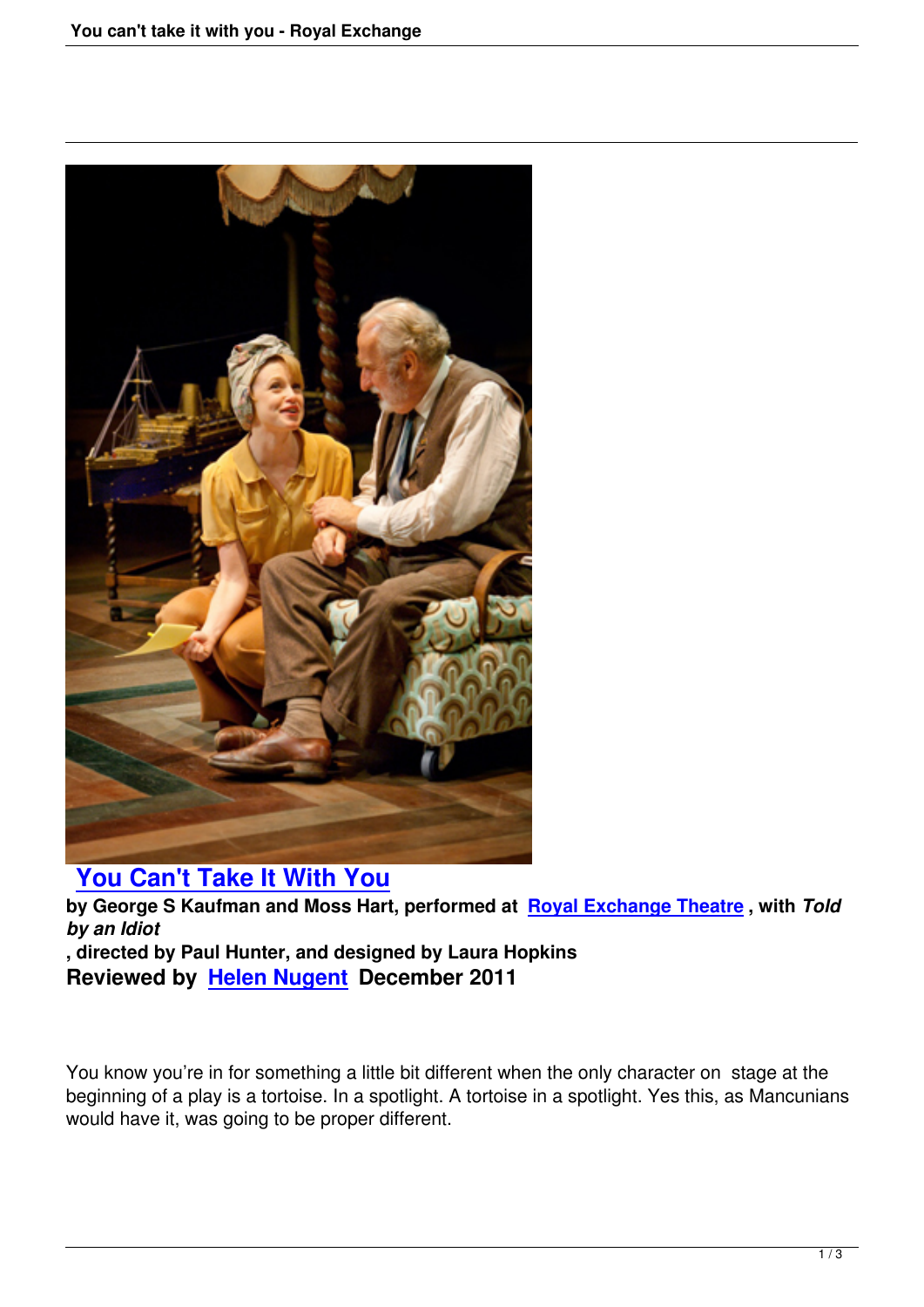The omens were good from the start. The largest theatre in the round in Britain housed in what was once the largest room for commerce in the world; the Royal Exchange's Christmas show, rarely, if ever, a let-down; and a collaboration with Told by an Idiot, a company renowned for fusing comedy with tragedy, theatricality with nuance.

And the choice of show? A production written by the celebrated comedy writing double act, George S. Kaufman and Moss Hart who, when they created *YOU CAN'T TAKE IT WITH YOU*, engendered a Broadway hit, a Pulitzer Prize-winning play and an Oscar-laden film. And, more than 70 years after its first season, it was still drawing the crowds on a windswept winter evening in Manchester.

But enough of the hyperbole. Screwball comedies are notoriously tough to get right on stage, even without the space limitations of the intimate Exchange auditorium. And a play that literally whirls around a serious philosophical point risks losing its anchor. Meticulously-timed mayhem is central to the show's success and yet the performers must never lose sight of the overarching message that taking time to be happy is life's goal.

The large cast make it all look so easy. Furniture on wheels transforms the stage into a virtual carousel as the actors circle each other, barely pausing for breath as they spin themselves, sofas, chairs and tables around the room. Character traits take on immense appeal, from the wife who longs to be a ballet dancer and so never stops practising clumsily to the mother who takes up playwriting after a typewriter is delivered to the wrong address. A father makes fireworks in the attic while a son bangs out Beethoven on his xylophone.